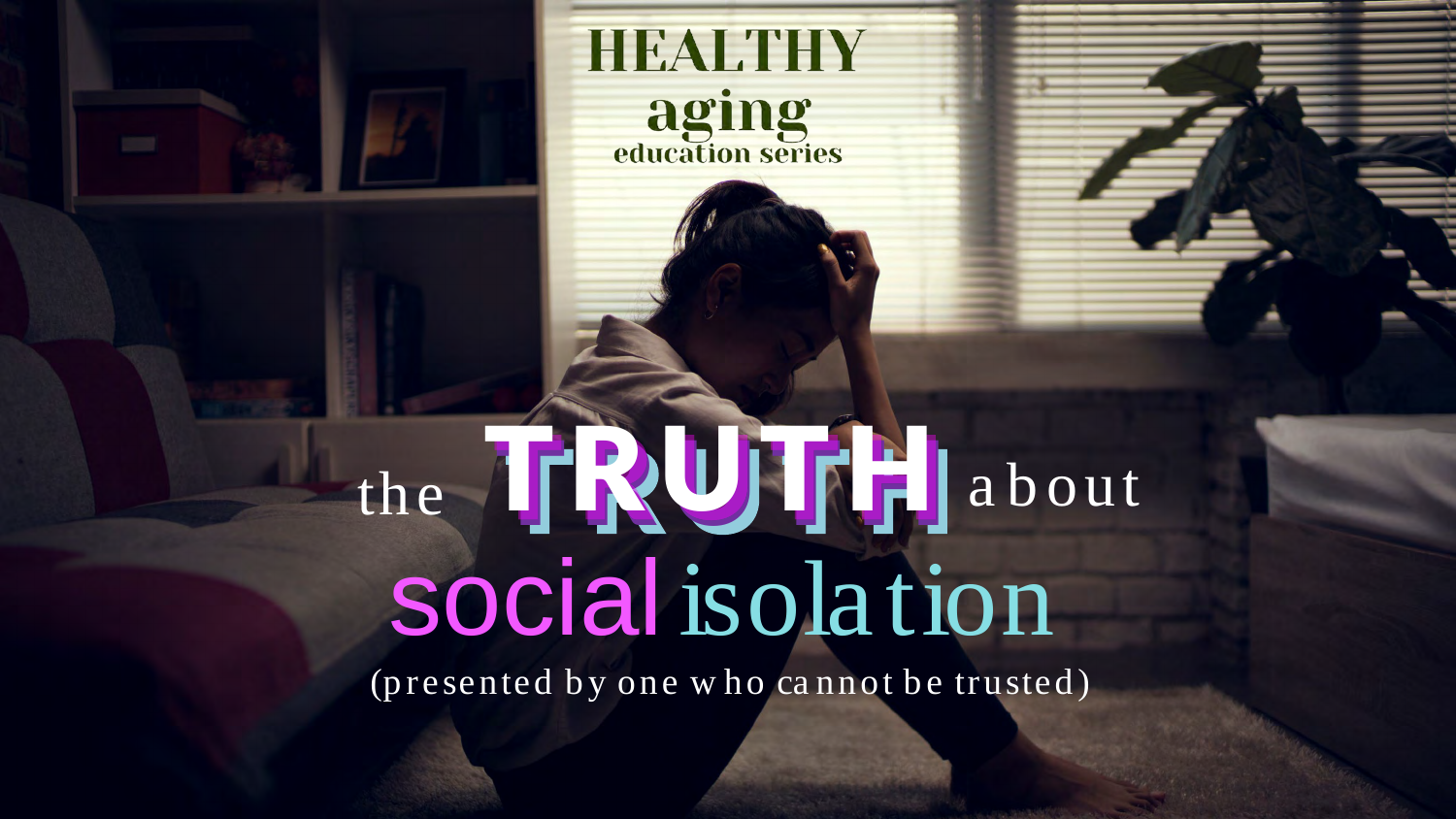# Who is this guy?!

- Lens has less than 5X magnifying power
- I thought it was a mirror and wanted to see my handsome self
- Hieroglyphs on t-shirt spell EGYPT but I have never been there
- Does not own a beard trimmer or electric razor - eyeballs it every time
- That's not even my hat



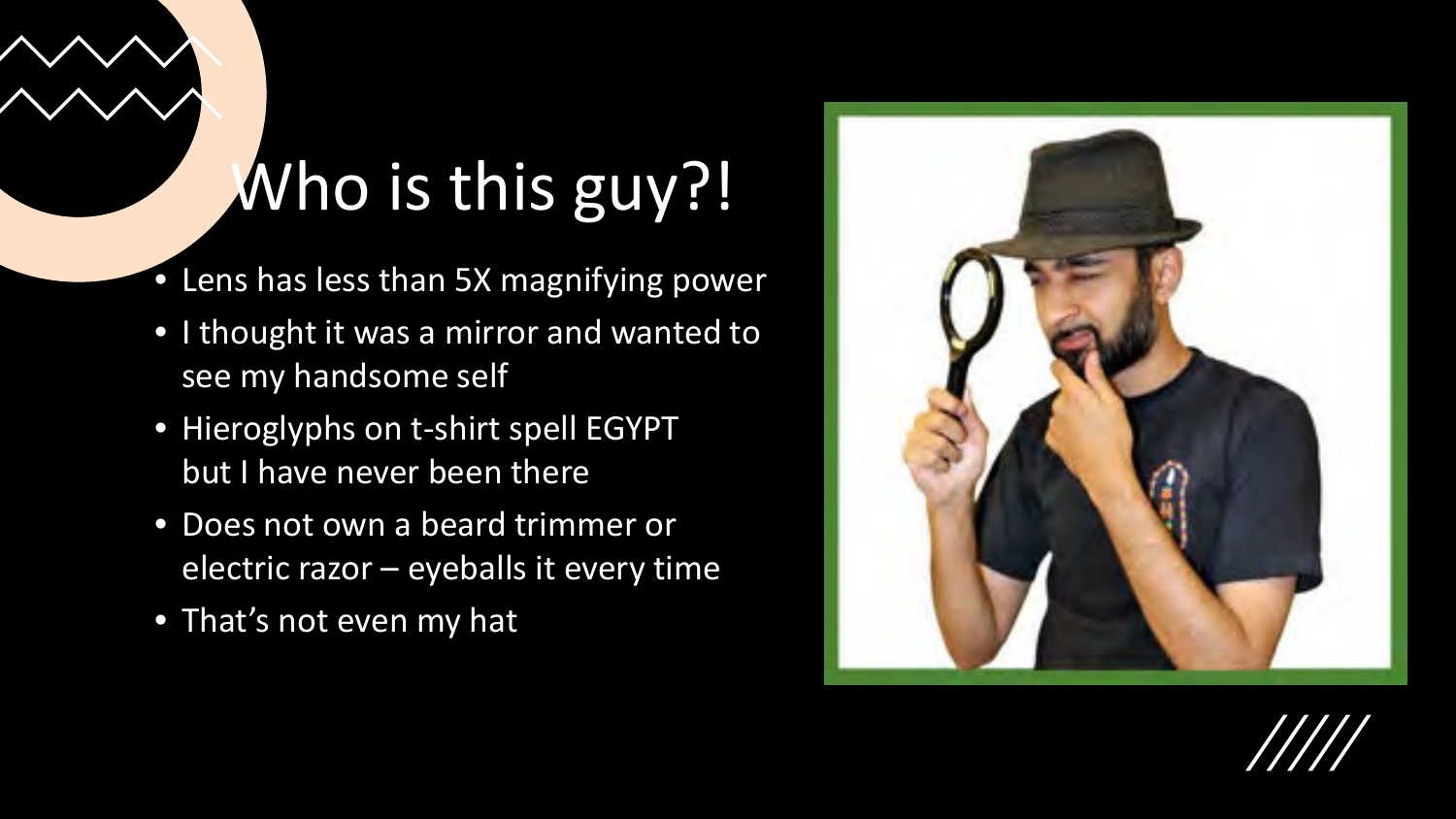# No, really, who is this guy?!

- Shan Abbasi
- I work for the volunteer centre, Volunteer MBC – we care a lot
- Scrabble clubs and tournament director since 2007
- I went through a period of extended loneliness ~2003-2009

**VOLUNTEER MBC** 

MISSISSAUGA · BRAMPTON · CALEDON

care.community.connection

• Now I spend my days talking to others at not-for-profit organizations and trying to tackle the isolation problem





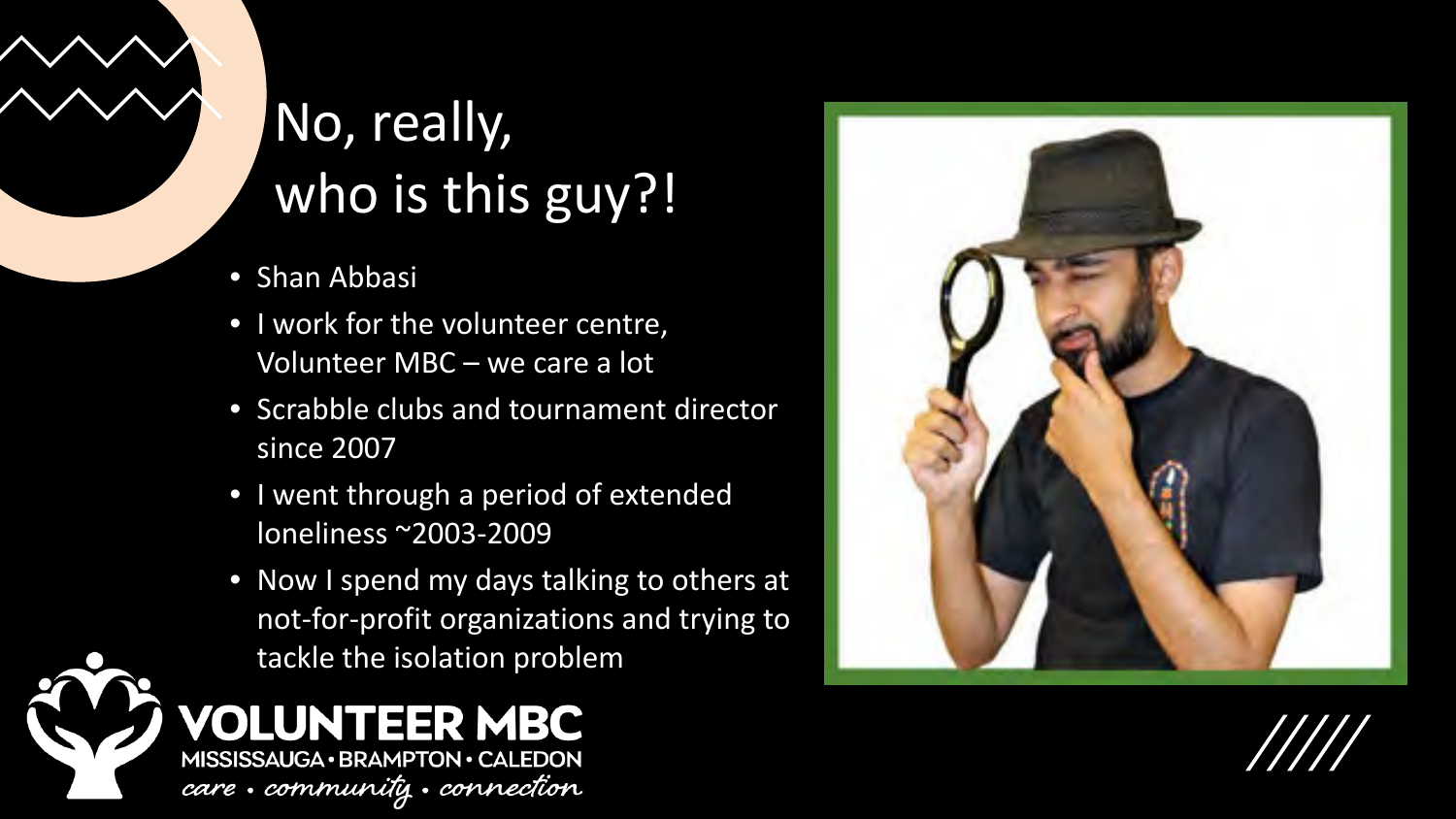# W e lco m e Activity

In the Chat or Unmute Yourself and Share:

- Your Name
- Answer one or both:
	- ⚬ Share one ray-of-hope moment you experienced during the pandemic
	- ⚬ What's something you appreciate more now that you took for granted before?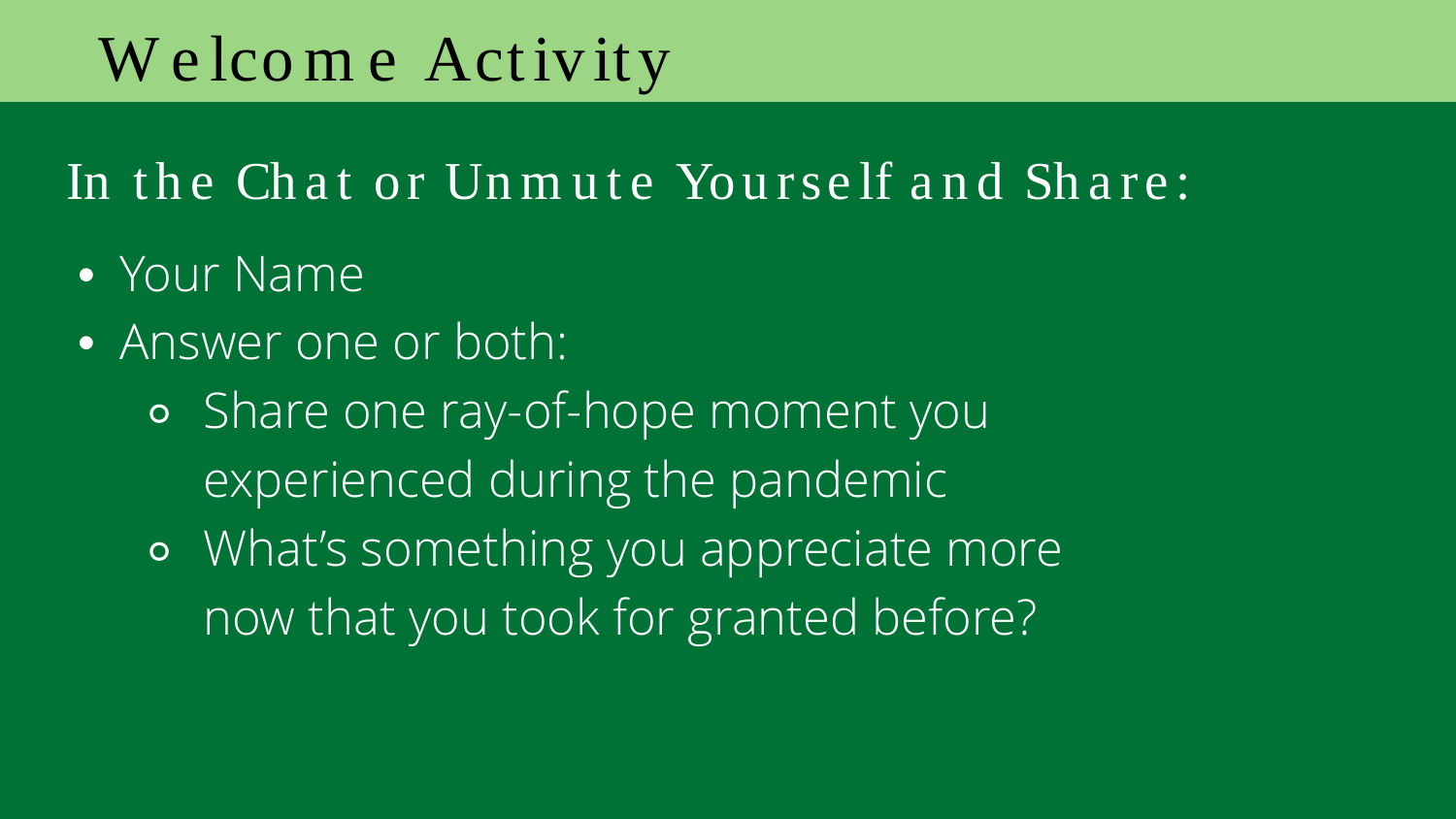# Isolation Loneliness

- Defined as feeling alone or separate from
- others and/or feelings of emptiness
- other events (e.g., divorce, death of a loved
- **Emotional State**
- 
- Loneliness can be caused by isolation or from
	- one, and moving to a new location)
- Loneliness can accompany depression,
	- anxiety, and many addictions and phobias

### The Difference Between Isolation and Loneliness

- **Physical State**
- Occurs when a person has little or no contact with other people (can be over long or short periods of time)
- Negative emotional effects (e.g., increased sadness, restlessness, and loneliness)
- May be characterized by staying home most or all of the time, refusing interpersonal interaction, and/or avoiding social situations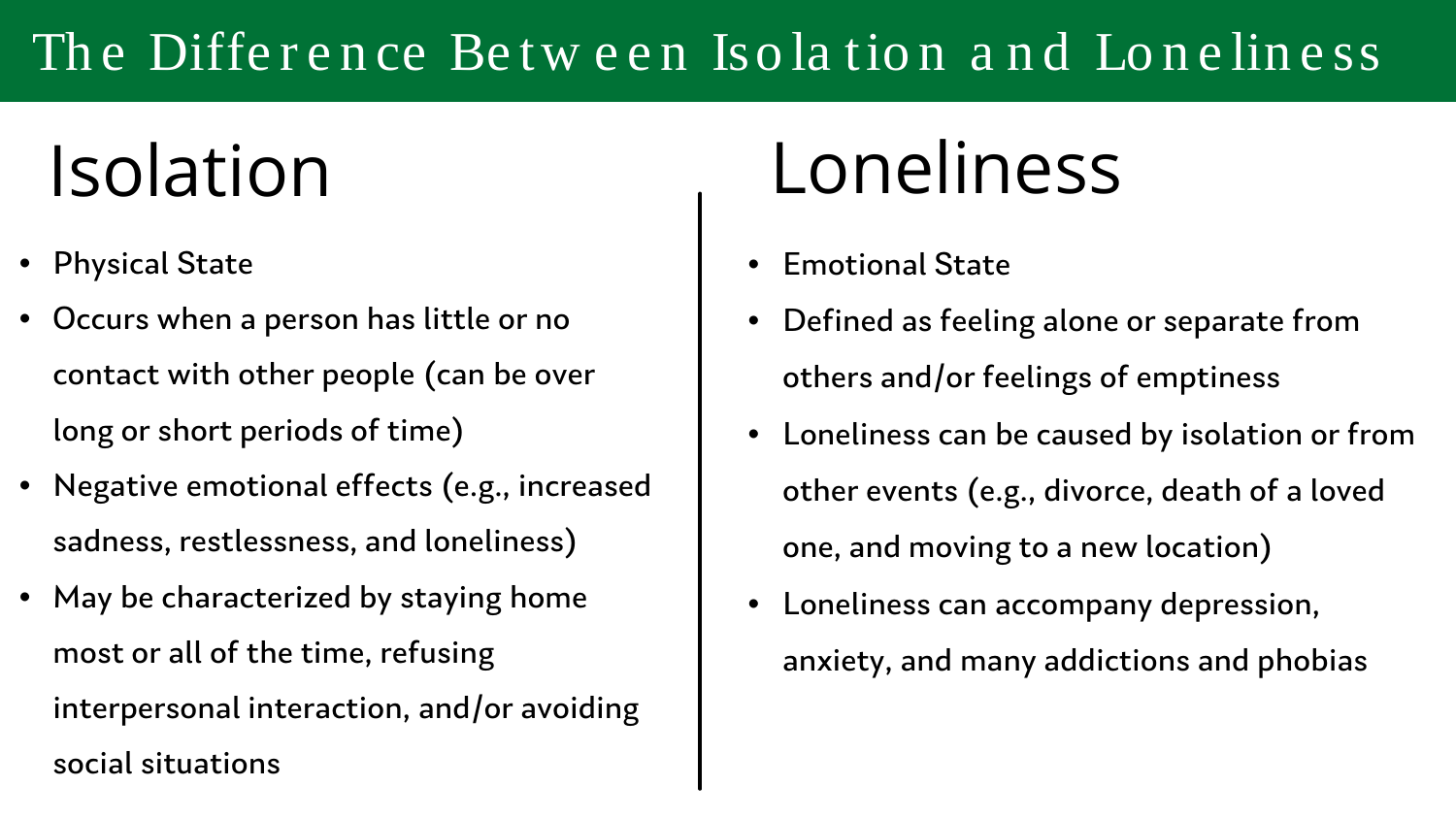## The Human Dictionary

- The condition of being alone, especially when this makes you feel unhappy
- The fact that something is separate and not connected to other things

What is another word you might use or have heard to describe it?

### https://dictionary.cambridge.org /dictionary/english/isolation



Share in the chat or unmute!

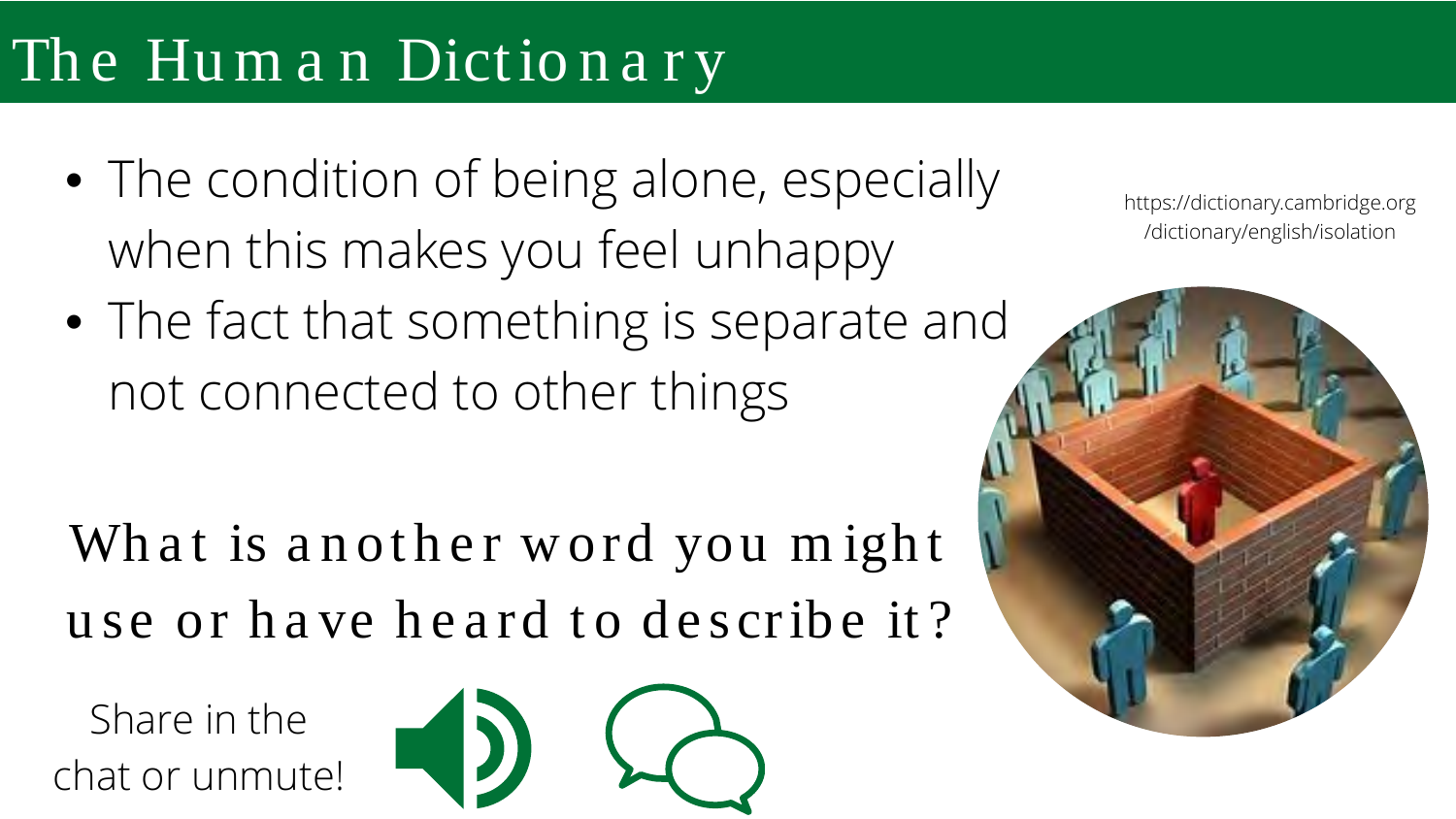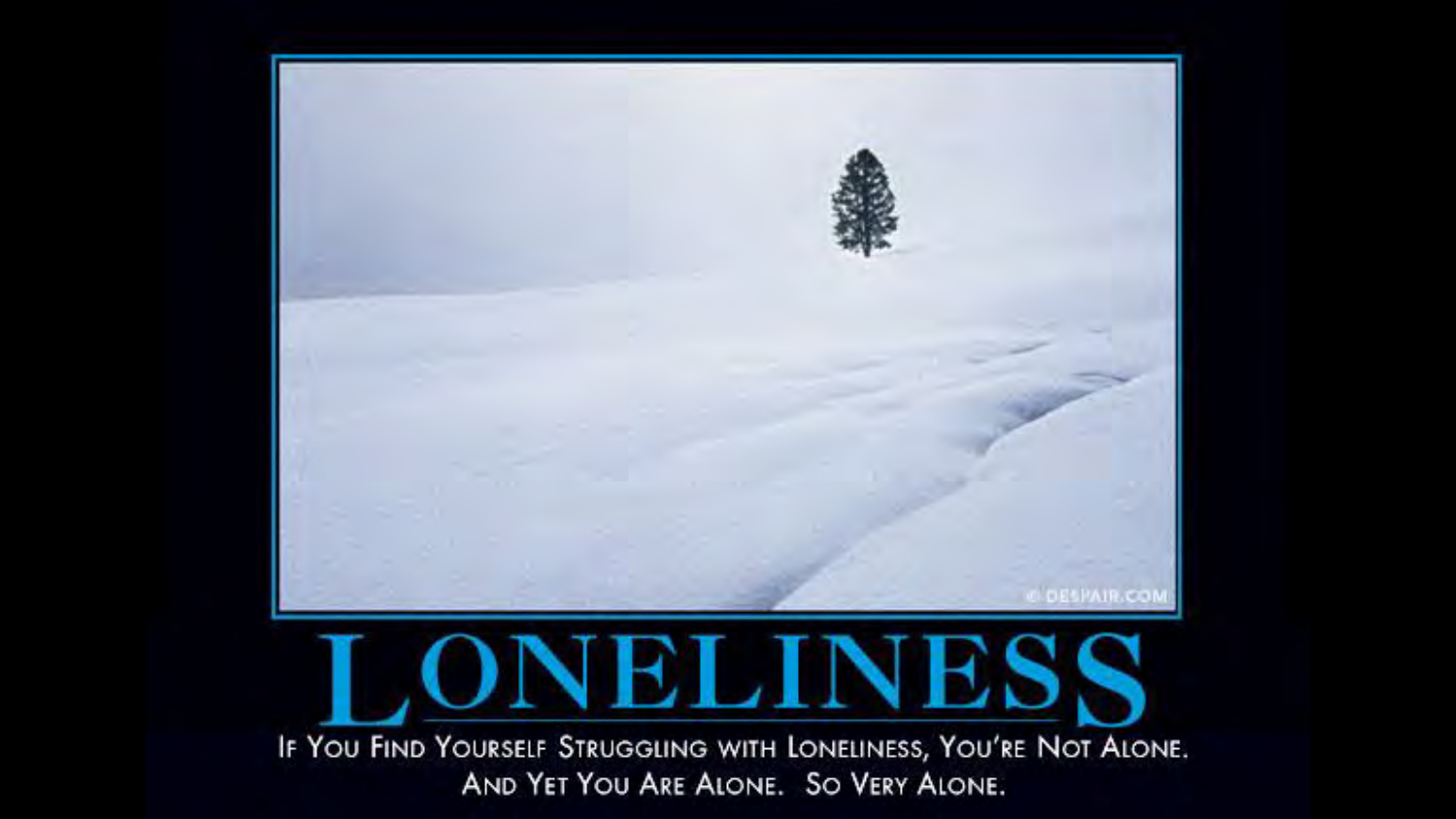### Isolation Risk Factors

What do you think are some risk factors that contribute to isolation and feelings of loneliness?

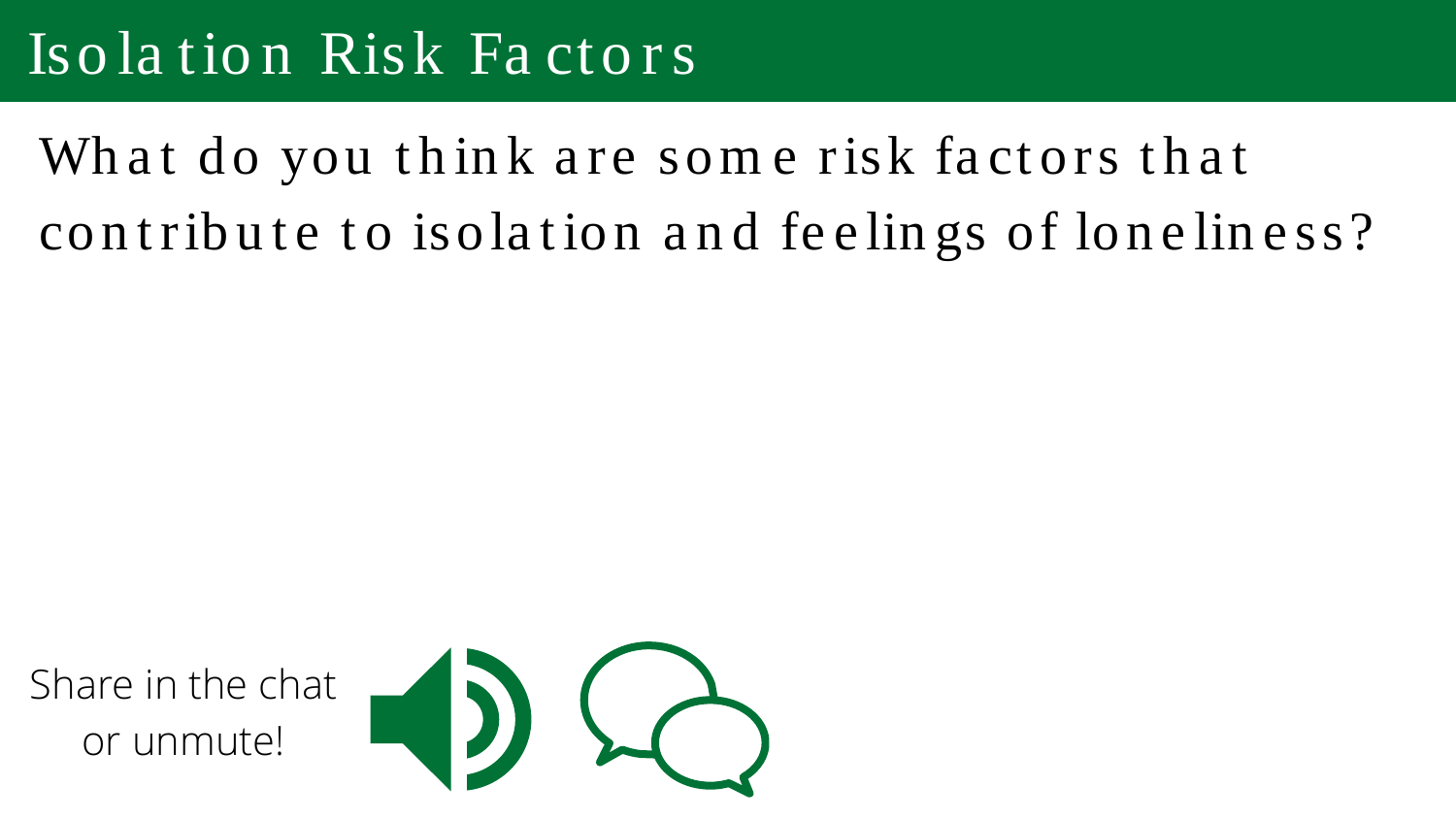### Isolation Risk Factors

### Some risk factors of isolation are:

- $\bullet$  Age
- · Gender
- Language barriers
- Marginalized and racialized populations at a higher risk
- Geographical location
- Mobility and/or sensory impairment
- Life changes/losses
- Family and/or social network size
- Source of Income/ Low income
- Lack of technology/ digital literacy
- Caregiver role

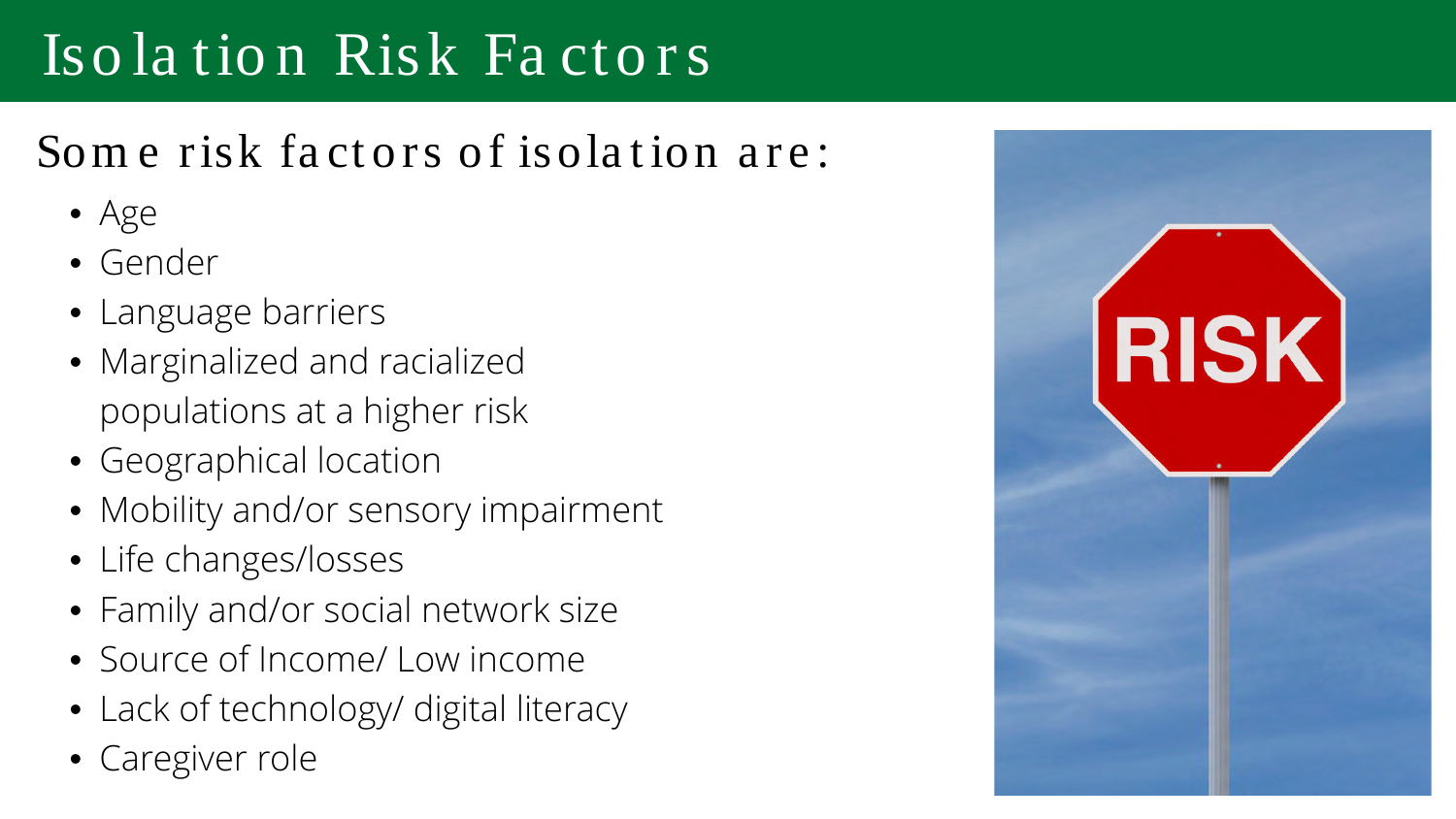### Impacts of



### Share in the chat or unmute!



How do you think isolation and feelings of loneliness can impact you and others?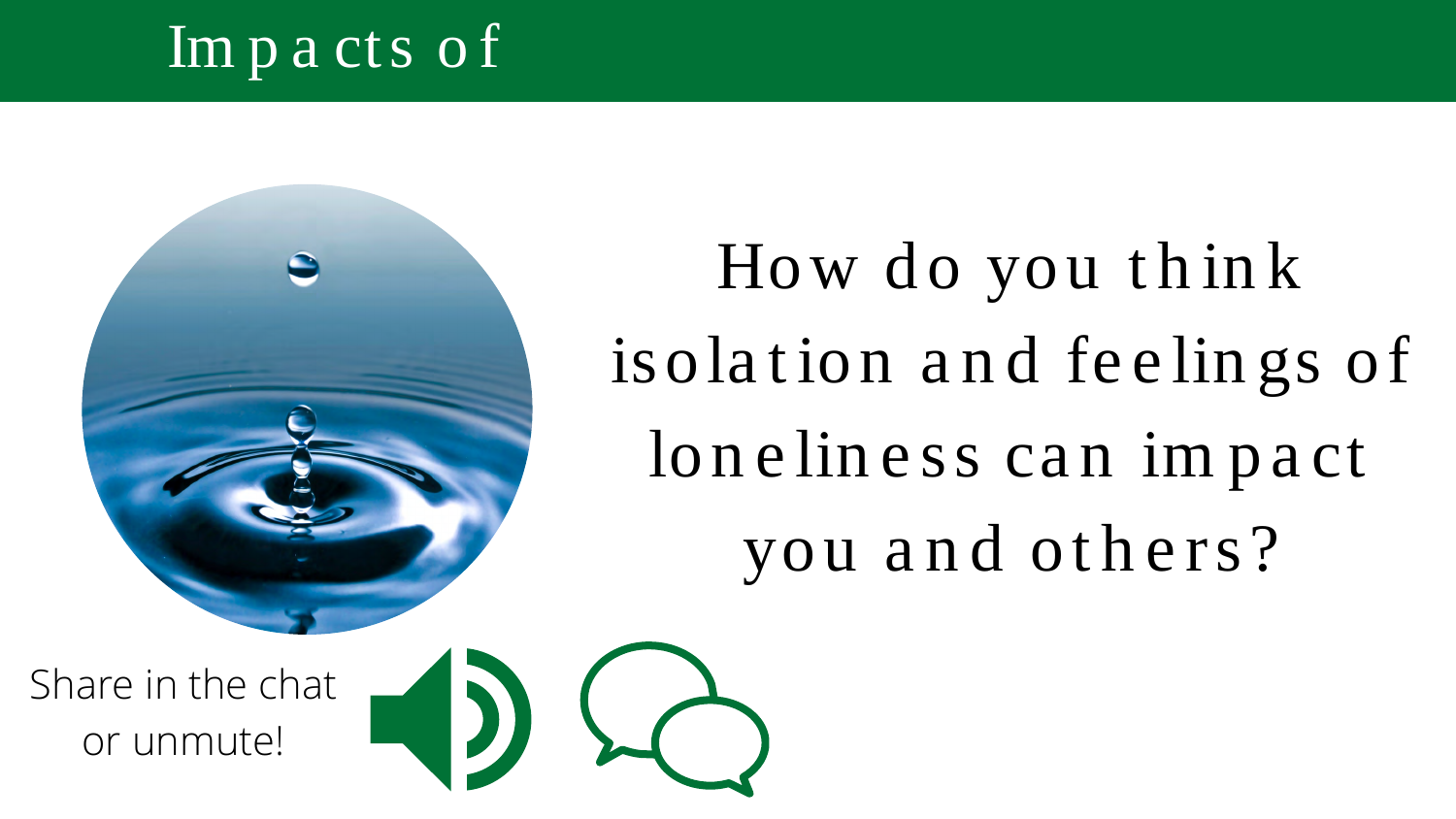# Health Impacts of Isolation

There is a substantial amount of evidence that describes the relationship between health and social isolation. This can negatively affect both physical and mental health. Such as:

- Cognitive decline and risk of dementia
- Chronic illnesses
- Major risk factor for depression
- · Higher blood pressure
- Risk of stroke and/or heart disease
- Increased risk of mortality
- Affects the psychological and cognitive health
- Associated with higher levels of depression and suicide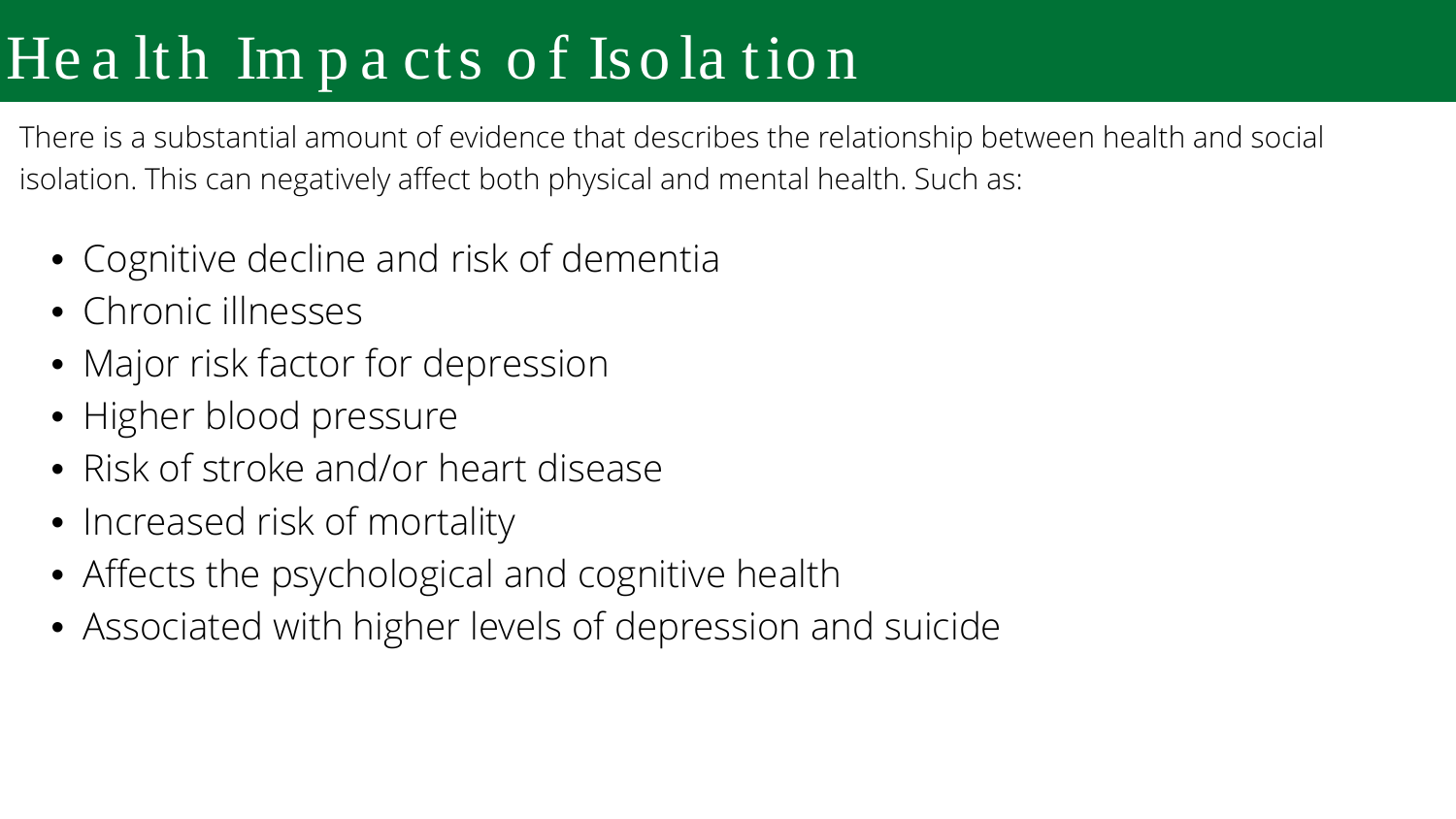## O ther Impacts of Isolation

Isolation and loneliness can increase and/or cause the following:

- More pessimistic outlook about the future
- Higher risk to engage in unhealthy behavior (e.g., poor diet, substance abuse, lack of physical activity)
- Impacts to self-esteem and confidence
- Have a higher likelihood of falls
- More likely to need long-term care
- 4 5 times greater risk of hospitalization
- Vulnerable to a greater risk of senior abuse/ financial abuse
- Decrease in community engagement and contributions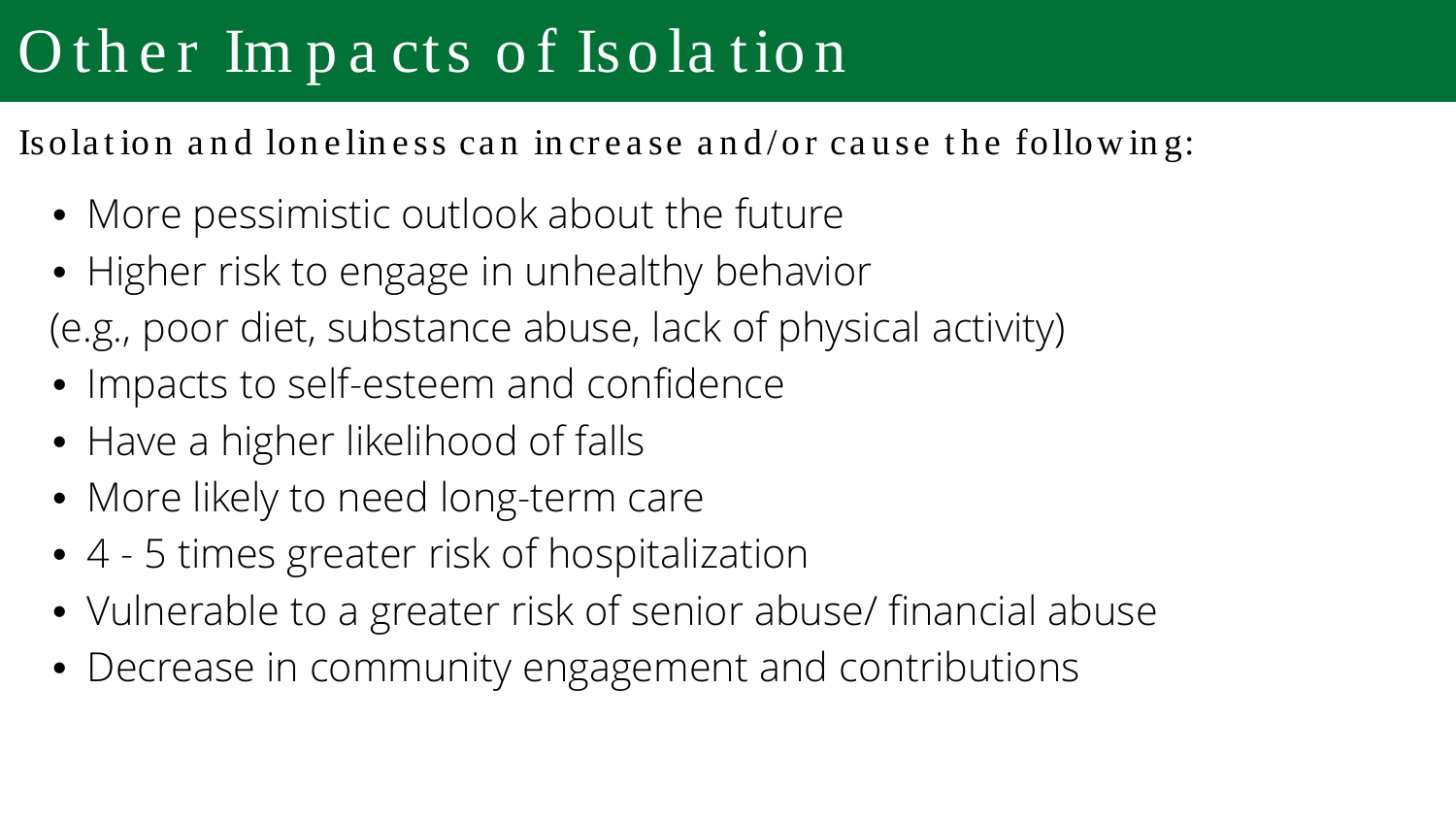### Fa cts to Co n sid e r

- 1 in 4 seniors lives with a mental health problem (e.g. depression, anxiety) or illness
- 10-15% of adults 65 years or older suffer from depression.
- Seniors in residential care who have symptoms of depression is higher at 44% (with or without diagnosis).
- About 50% of people over the age of 80 report feeling lonely
- Peel had the second-highest growth in the population aged 65+ in the GTA. In 2019, the senior Population aged 65 and over accounted for 15.1% of GTA's population and 13.3% of Peel's Population.
- Men over the age of 80 have the highest suicide rate of all age groups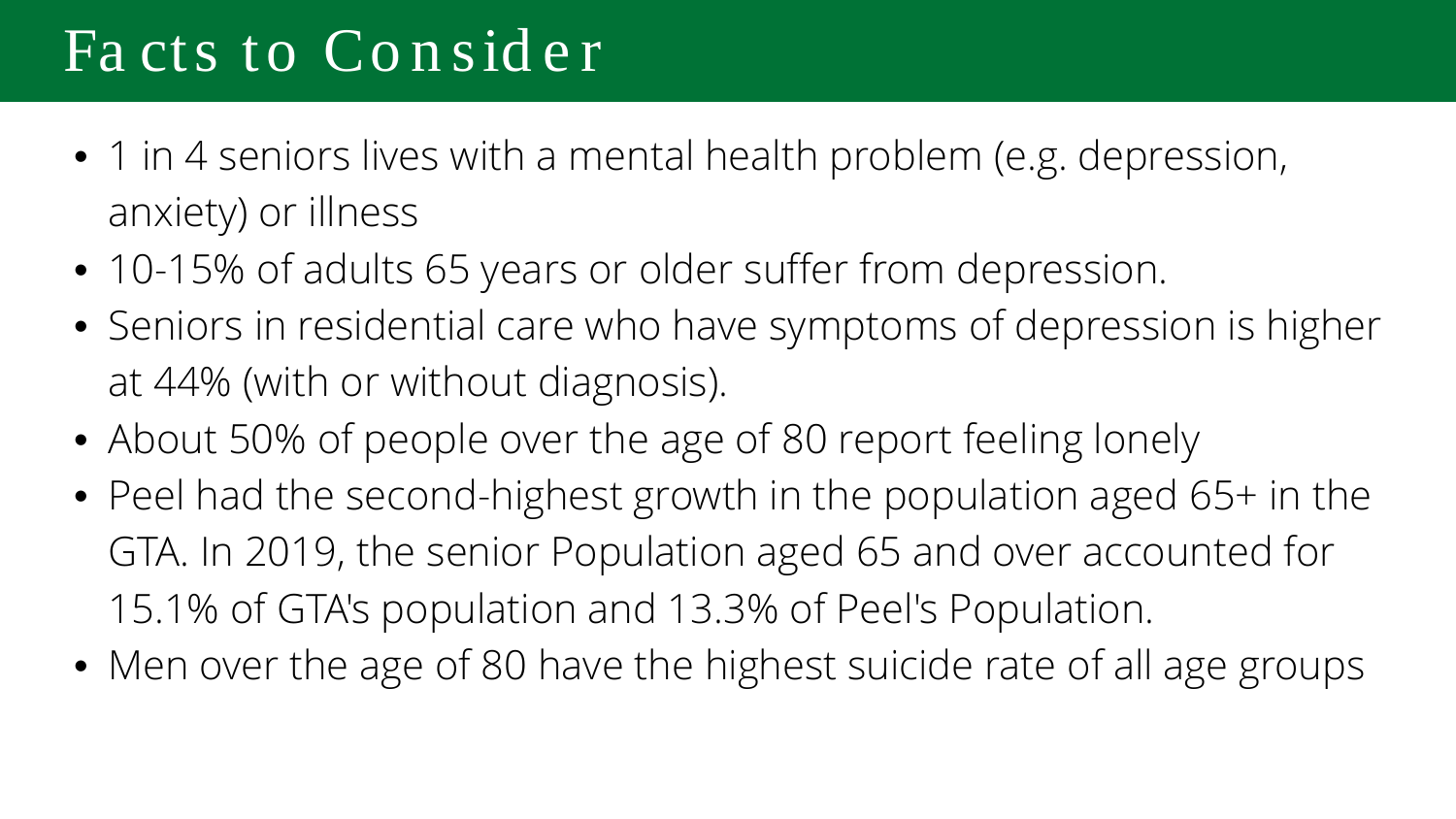### THE FACT OF THE MATTER IS...

# LONELINESS is KILLING US

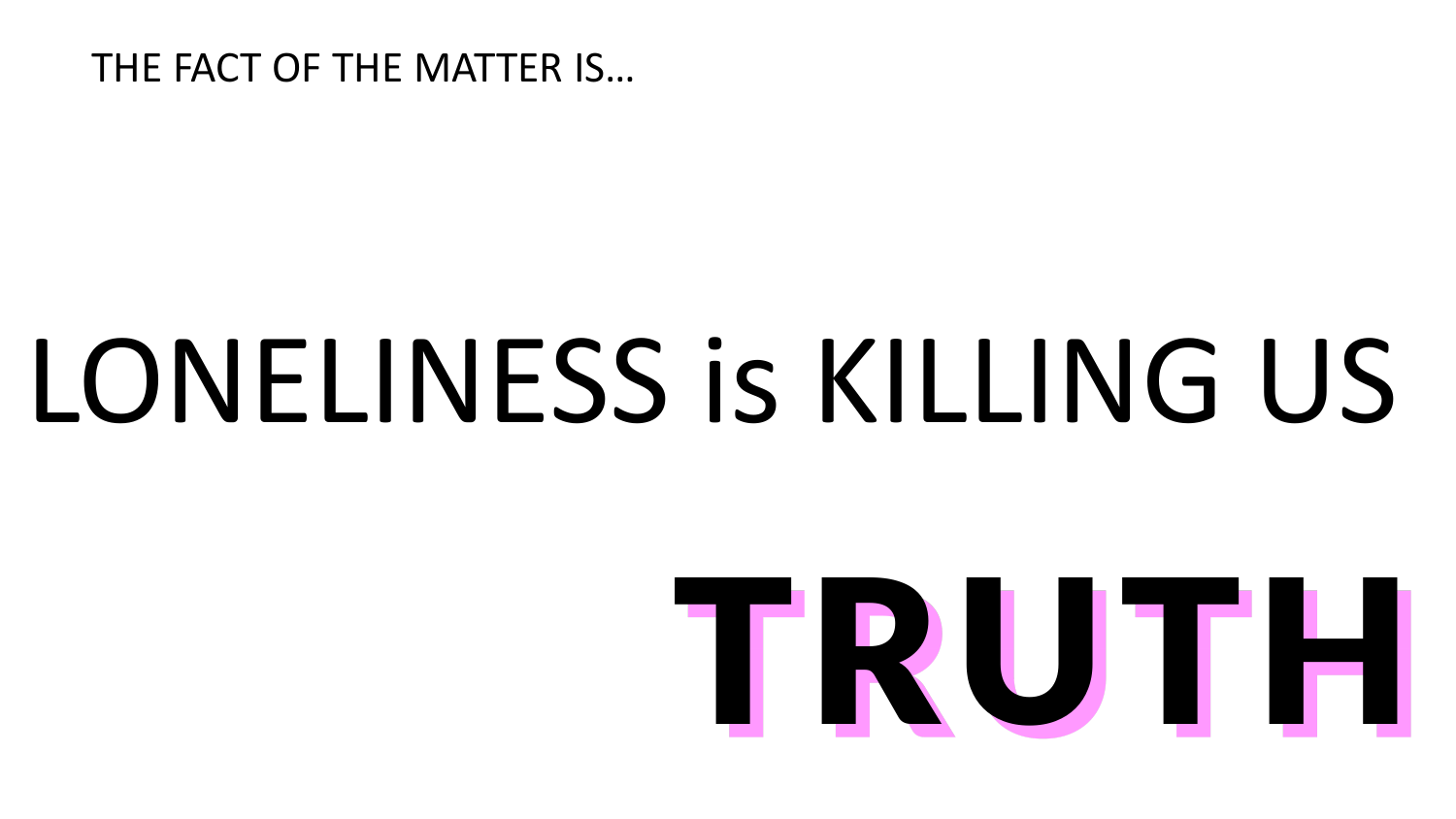Captain, I've managed to isolate the antibody that fights the virus.

Nice work Bones, but my wife left me- what can I do about that?

> Damn it, Jim, I'm a doctornot a miracle worker!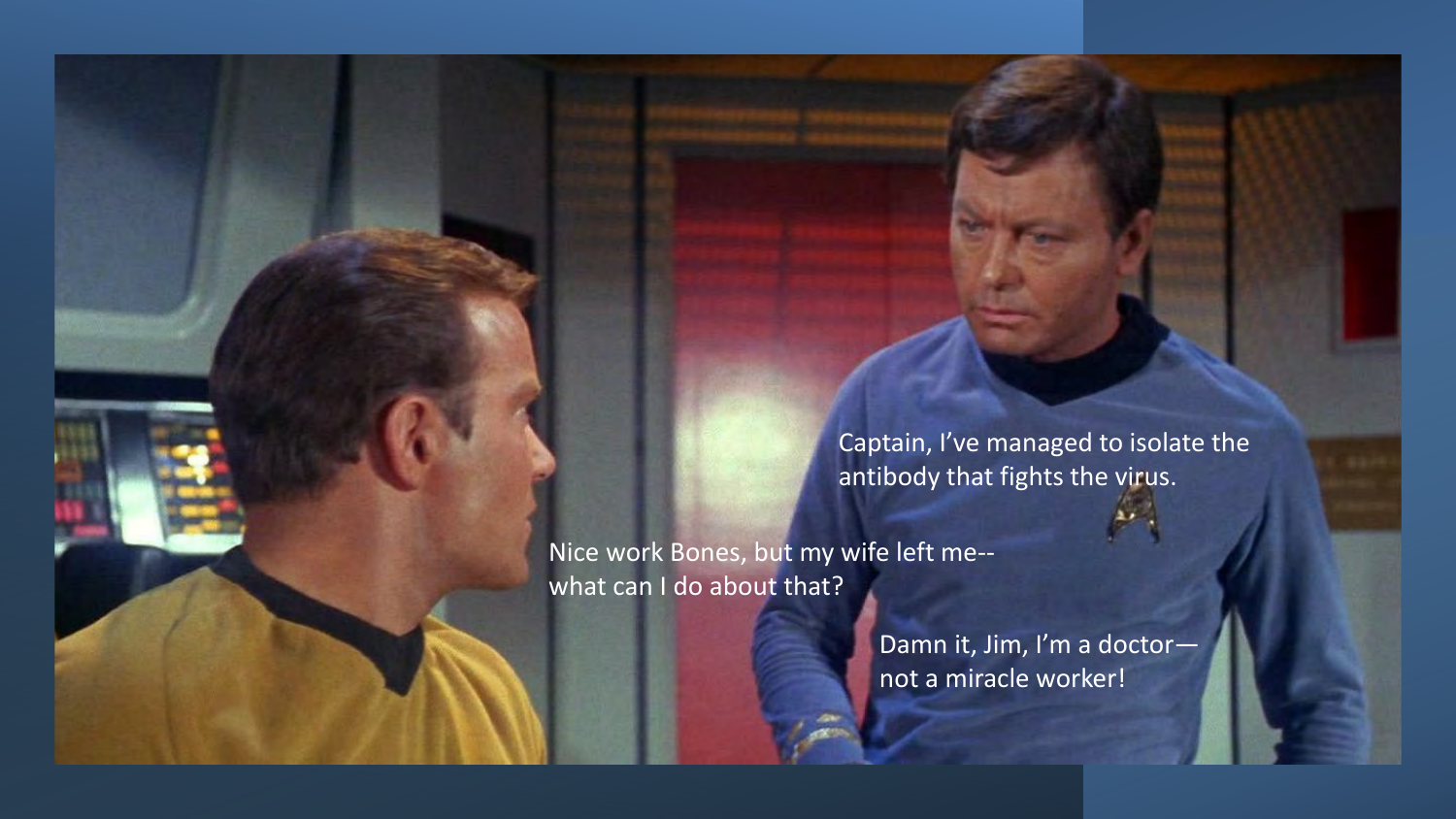## Ba sic w a y s to sta y e n e r g ize d



# pet

### Draw

### Read

### **Sing**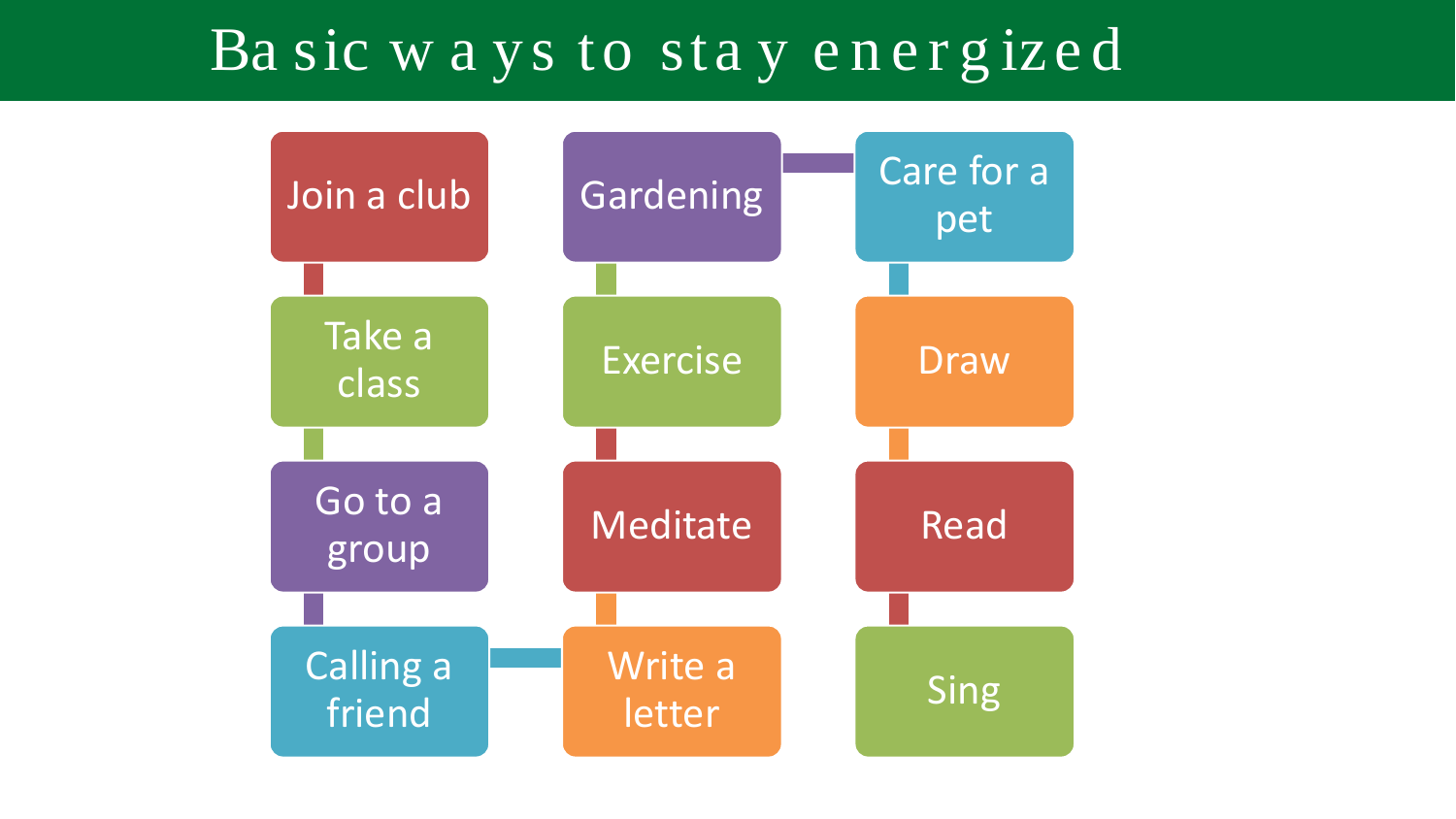# Ex istin g Su p p o r ts a n d Pr o g r a m s

- Caring and Connecting Pen Pal Initiative [Mostly one-way letters of kindness to reduce feeling of isolation and loneliness. The letters are formatted to be accessible and senior friendly.]
- Go the Distance (Alberta Health Services) [Therapeutic Recreation Program which uses interactive cognitive and social interventions, and utilizing Zoom and phone methods to build connections. Region of Peel joined this program for their Adult Day Services]
- Caregivers ' and Seniors' Support Program (Dixie Bloor Neighbourhood Centre) [To keep individuals involved in their community and connected to resources that help them to maintain optimum health, quality of life and independence. All are welcomed. Drop-ins are offered weekly in English, and language-specific facilitated drop-ins are held monthly in Mandarin, Urdu/Hindi/Punjabi and Polish.]
- Bereaved Families of Ontario Halton -Peel Peer support groups to deal with grief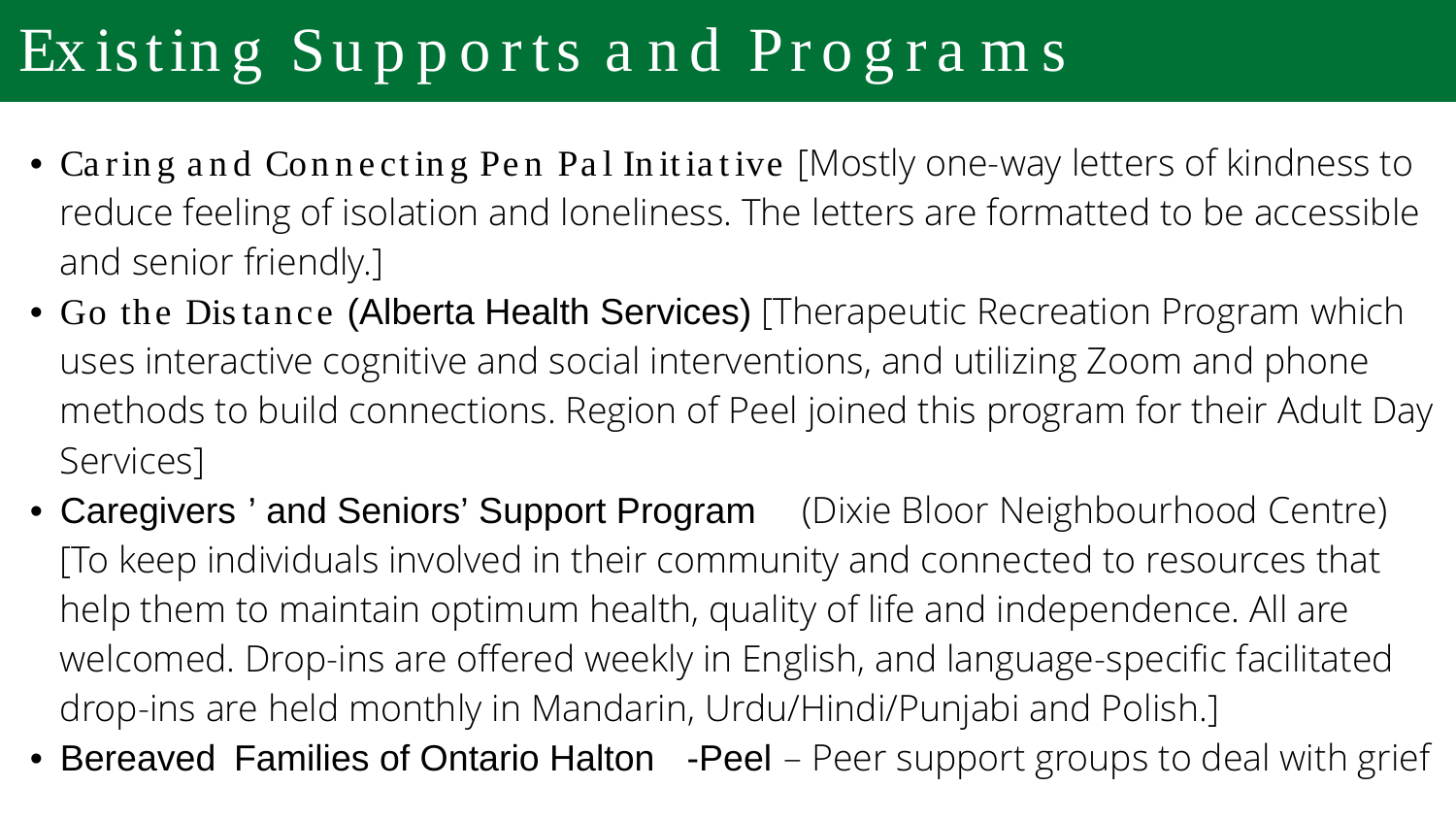# Existing Supports and Programs

- Certified Listeners Society [A voice/video/text emotional support chat service for older adults to foster social connections and to help their mental health and general well-being. Certified Listener volunteers are trained to best support older adults with specific issues.]
- Seniors Virtual Clubs (Family Services of Peel) [To bring seniors together to socialize and connect with others in a meaningful way to reduce the feelings of loneliness and isolation)
- Seniors Social & Wellness Groups (Caledon Meals on Wheels) [To promote and support senior health, wellness and independent living through creative activities, discussions, and presentations.]
- Caledon Meals on Wheels Connection Newsletter [Print Media with current news, available supports, services, resources, and activities to reach and connect with the community]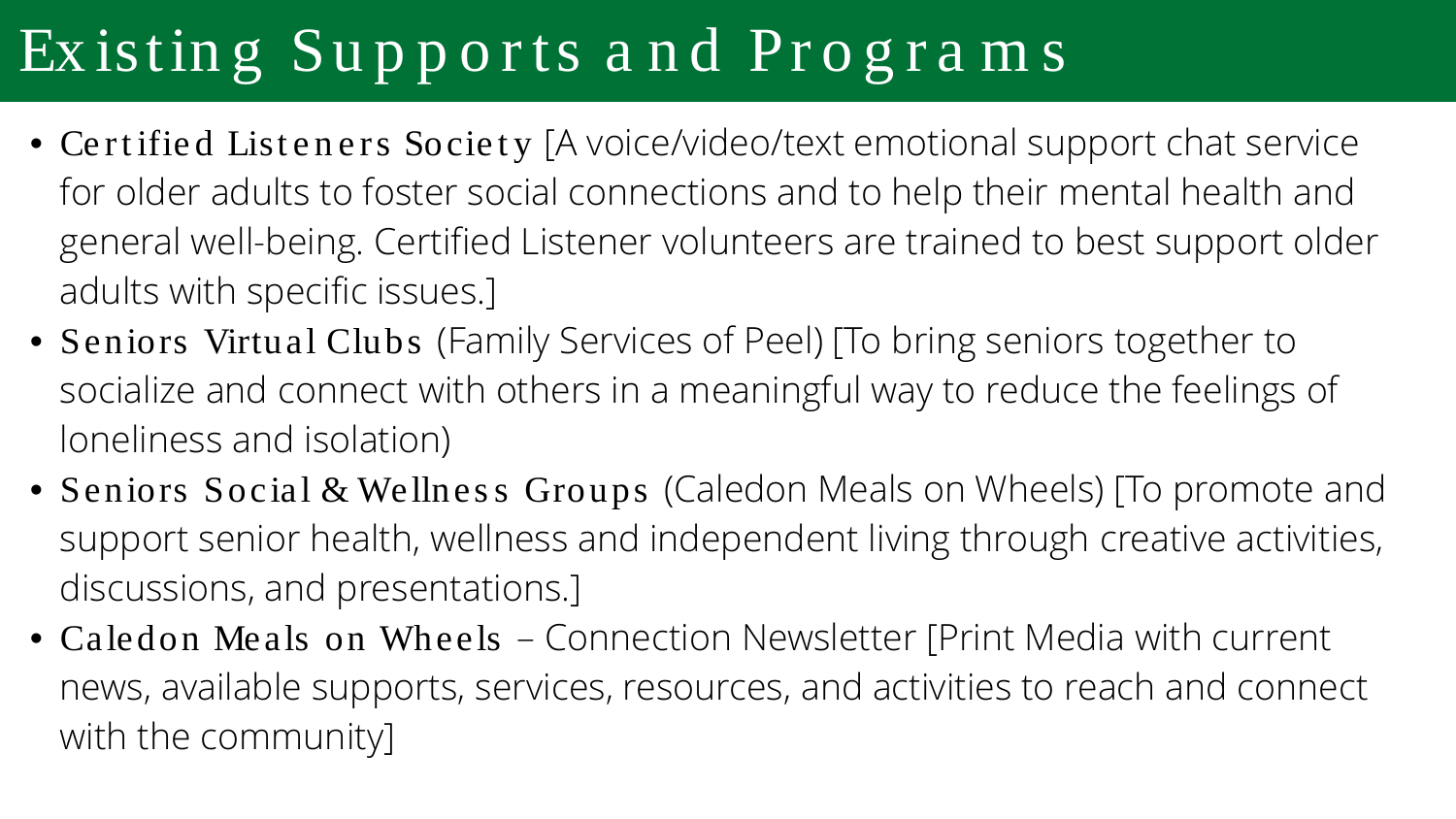

- Caring for others is a powerful way to combat isolation
- Visit www.volunteermbc.org and create your own Volunteer Profile

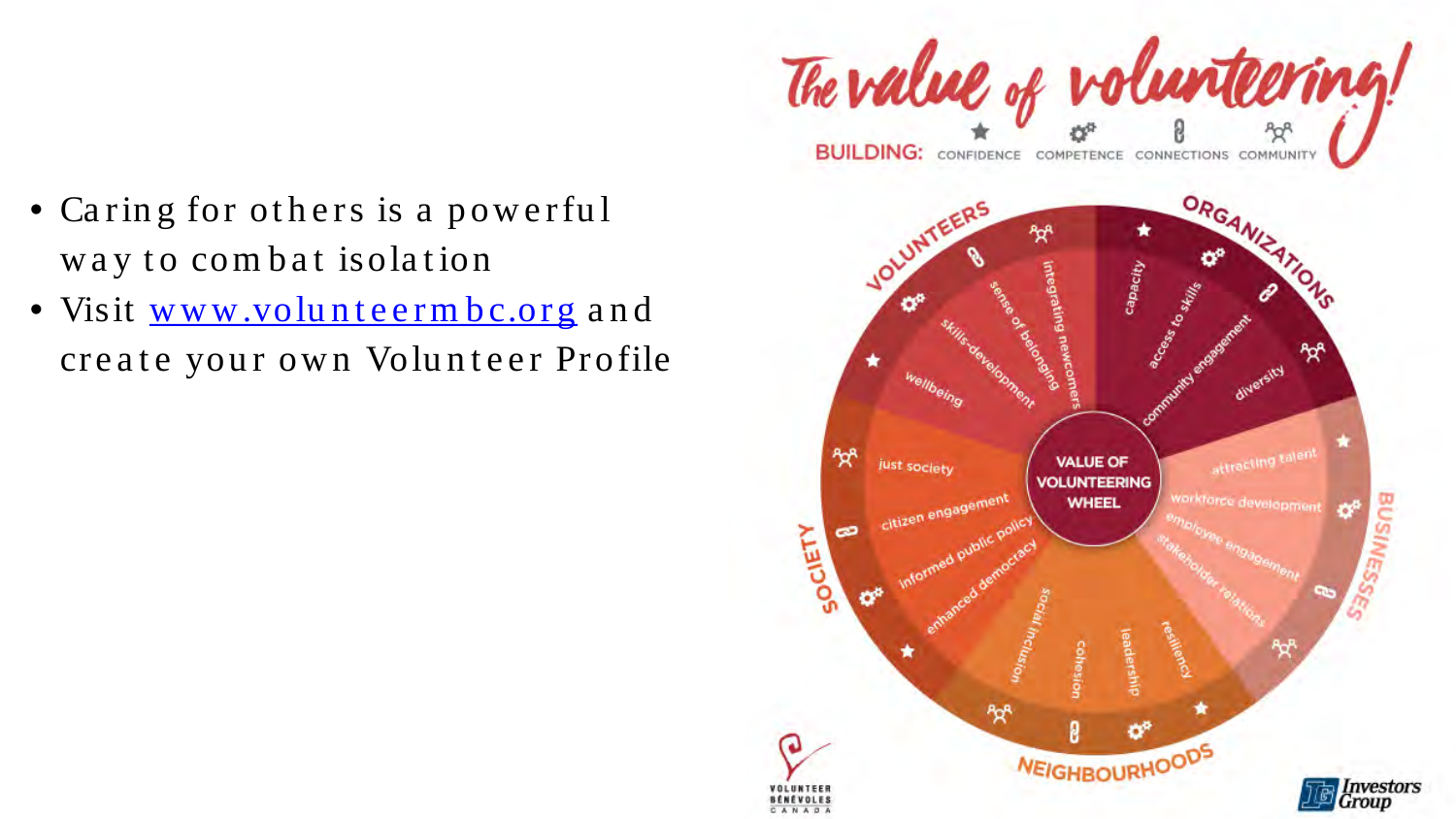

**Browse**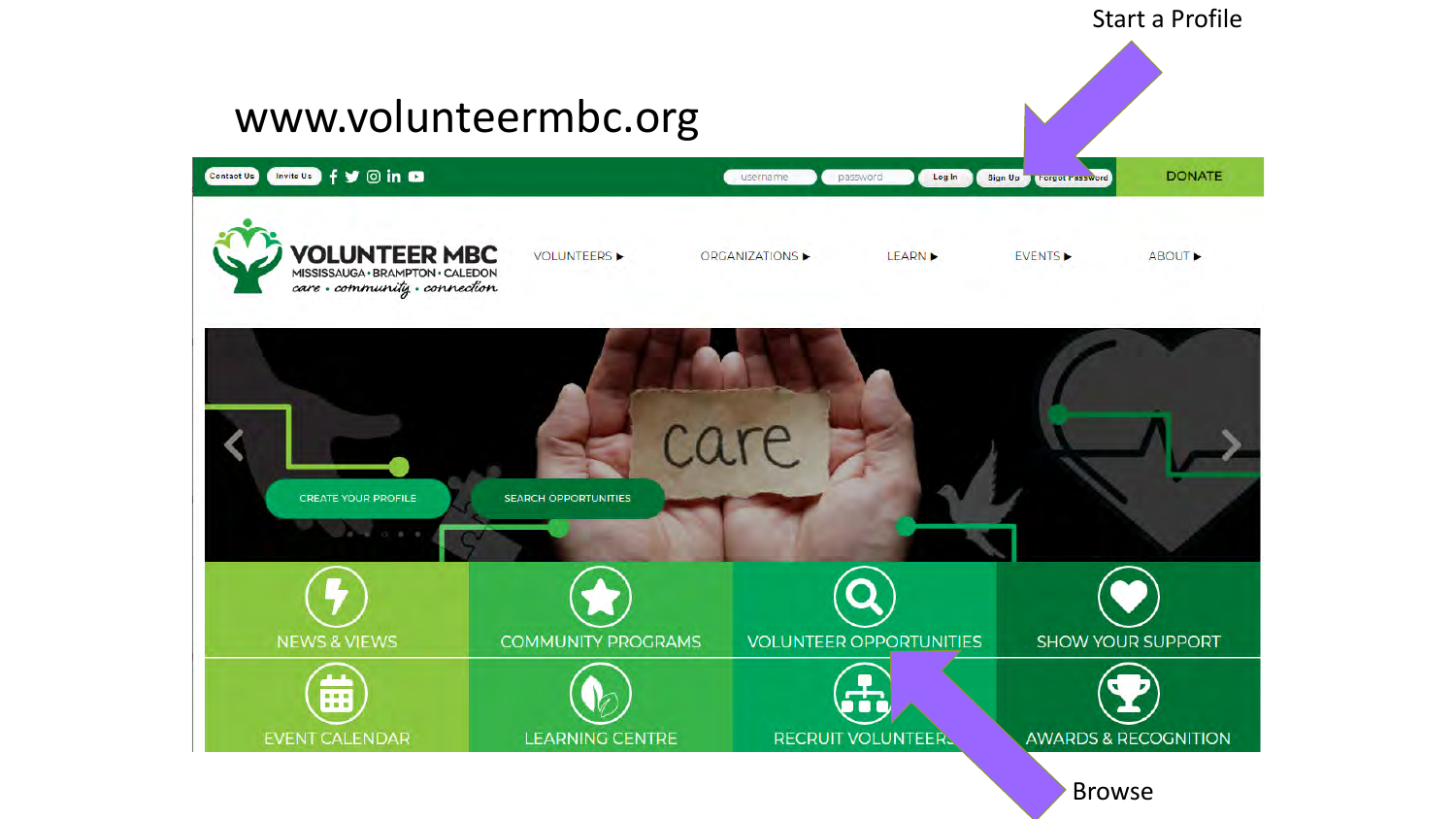Discuss and Reflect

### What will you do to combat isolation and loneliness?

### How will you identify someone at risk of becoming socially isolated?

How can we reach out to each other, so that as a community, we are not isolated?